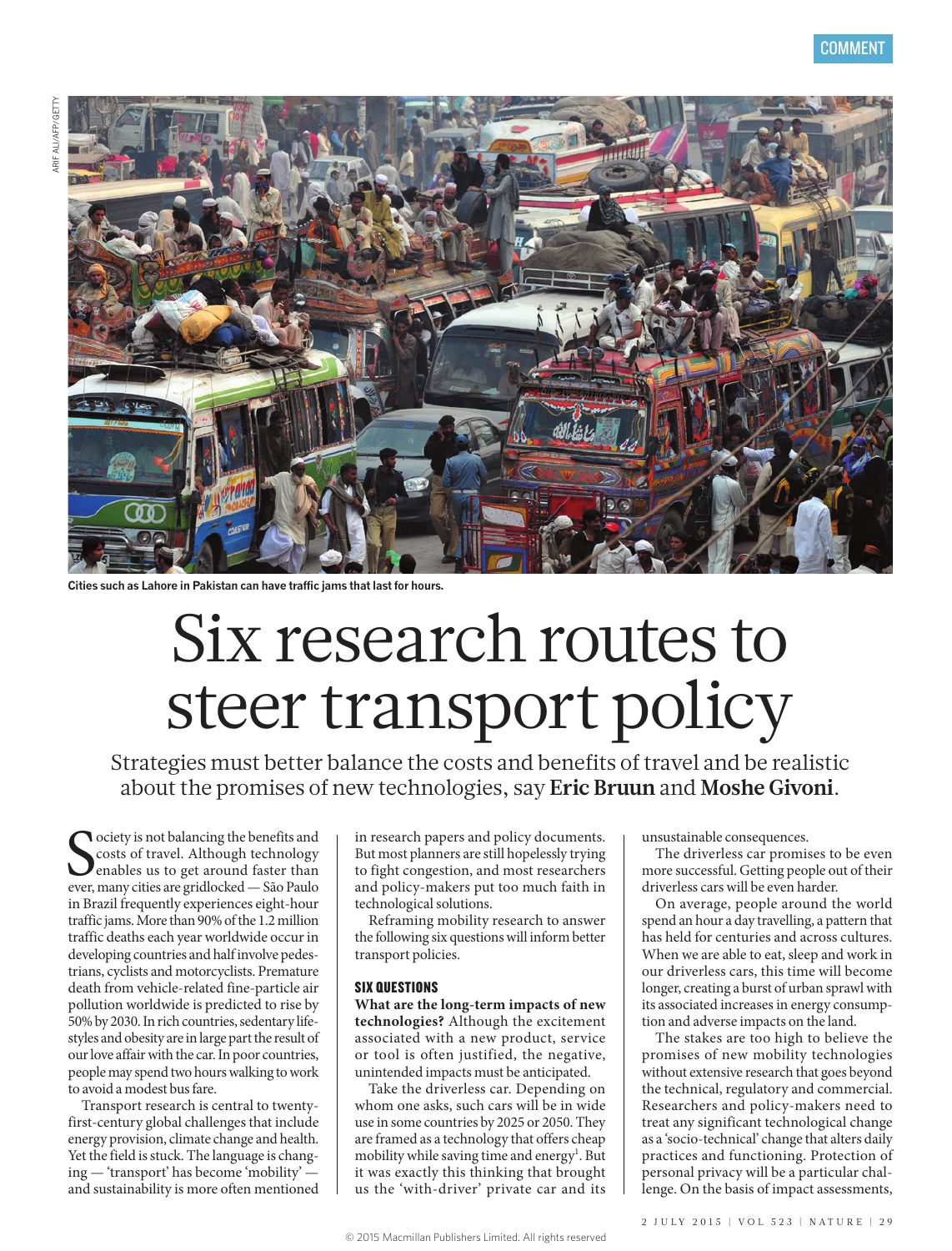governments may need to discourage certain new technologies or encourage their utilization in a particular way. For example, driverless vehicles hold great potential for public transportation.

**How should the impacts of transport systems be evaluated?** Economic cost– benefit analysis is an increasingly controversial method for assessing investment and policy decisions. Transport affects so many aspects of life, particularly in urban areas, over such a long time that a monetary focus alone cannot do the issue justice. Analysis of multiple criteria offers some improvement on cost–benefit, but it is unrealistic to expect to capture all impacts in one score.

Who benefits and who doesn't needs to be accounted for. For example, building motorways through US cities in the 1960s divided low-income black and minority ethnic communities while enabling 'white flight' to the suburbs. Moreover, under the current accounting system, future generations lose out as the discounting of costs and benefits in the future encourages the consumption of non-renewable resources now.

The value placed on travel time needs to be reconsidered. It can be a waste and viewed as a monetary cost, but with wireless technology or a good book it can also be productive and fun — even more so when the driverless car arrives.

Travel behaviour models — used to project future demand — are crucial for any evaluation. Increasingly sophisticated models that are largely based on random utility theory from mathematical psychology have been developed over the past 30 years to better capture reality. But they are so complex and expensive that most cities cannot afford them or collect the data required. Results that can be comprehended only by the modellers are not transparent enough to support democratic decision-making.

Researchers must come up with new



evaluation methods that are robust and scientifically defensible. The outputs must be comprehensible to elected officials and to the public. Such methods must include both quantitative and qualitative benefits and costs, and capture a much larger array of them. For example, researchers might consider whether the public perceives that the comfort and beauty of their city will improve or deteriorate after a major investment.

A good example is the Øresund Eco-Mobility project, a joint effort between Swedish and Danish

city and regional governments and universities to rethink transport in cities around the Øresund strait, including Copenhagen and Malmö. It is combining

### *"The majority of research money for transport currently goes to technological development with commercial potential."*

cost–benefit analysis with risk assessment and qualitative impacts of interest to the population, determined at a 'decision conference' at which planners and public representatives can see and hear differences of opinion.

**How does the structure of cities affect sustainability, living standards and functioning costs?** Studies of urban density, energy consumption and travel statistics show that altering the form of cities to reduce greenhouse-gas emissions is as effective as improving technologies and substituting fuels, yet it receives much less attention<sup>2</sup>. Energy consumption per capita by private vehicles declines with higher urban density, for instance (see 'Transport trends')<sup>3</sup>.

Total expenditures (public and private) on passenger transport decrease as urban density increases. Yet zoning and infrastructure investment decisions are not based on broader scientific analyses of the impacts. Understanding the drivers of sprawl is of vital importance for fast-growing cities such as Mexico City, Delhi or Lahore in Pakistan that are swallowing up adjacent farmland and wetlands.

Researchers need to consider more fully urban transport alongside other features of the built environment. We know, for example, that taller buildings and smaller areas used per person for a given type of activity (residential, commercial or recreational) tend to be associated with compact and energy-efficient cities, such as Hong Kong. Yet planners lack accurate models for land use development that consider many design variables.

Scientists and planners urgently need to understand the significance of changes in urban development plans on the construction and operating costs of all aspects of the built environment, on total urban energy consumption, on living standards and on space consumption. To accomplish this, New York City is introducing more bike lanes. <br>I space consumption. To accomplish this, intended wiversities from high- and

universities and urban governments need to break down traditional borders between disciplines and professional responsibilities.

**How can mobility beyond cities be improved?** Transport links beyond cities are important for regional development. The exodus of people from the countryside to cities in search of employment is intensifying urbanization worldwide and increasing pressure on scarce resources. Urbanization scholars highlight the rapid growth of megacities, but smaller cities and villages must also be considered.

Researchers need to model how better connections — local, regional and between a city and its hinterlands — might improve the prospects of smaller towns and rural areas. Studies need to be more inclusive, politically neutral and regionally equitable. Transport investments often favour large cities and their links with expensive, fast transport options. The opportunity costs — what a government could have done with the money — are not considered sufficiently.

For example, the UK government plans to spend more than £40 billion (US\$63 billion) on High Speed 2, a 400-kilometre-per-hour rail link between London and Birmingham and (later) Manchester. In our view, the money would be better spent on improving the country's entire public-transport network, which is poor by European standards, and on local and regional transport, which is currently dominated by private-car use<sup>4</sup>. Joining up many small cities could benefit the national economy and society: for every 12 jobs created in cities in the south of England between 2004 and 2013, only one was created elsewhere in Britain. Many other countries and regions face similar decisions.

**How could transport be improved in developing countries?** Researchers need to assess and suggest ways to establish rapid, cheap and effective transport systems in poor nations. Elaborate physical redesigns of infrastructure, similar to those made by high-income countries, take too much time and money to implement. Instead, developing countries should learn from developed countries' planning mistakes. They could also 'leapfrog' to the latest technologies.

For example, in Nairobi in 2013, student bus passengers were issued with smartphones that allowed city planners and researchers to track their routes, count riders and identify areas of congestion (see go.nature. com/ihhy6t). An app that contacts a traffic signal to let a bus through an intersection can aid mobility flow. Private-sector investment in such systems is low because of the lack of commercial prospects for what seems like simple technology. Public-sector funding of such applied research and collabora-